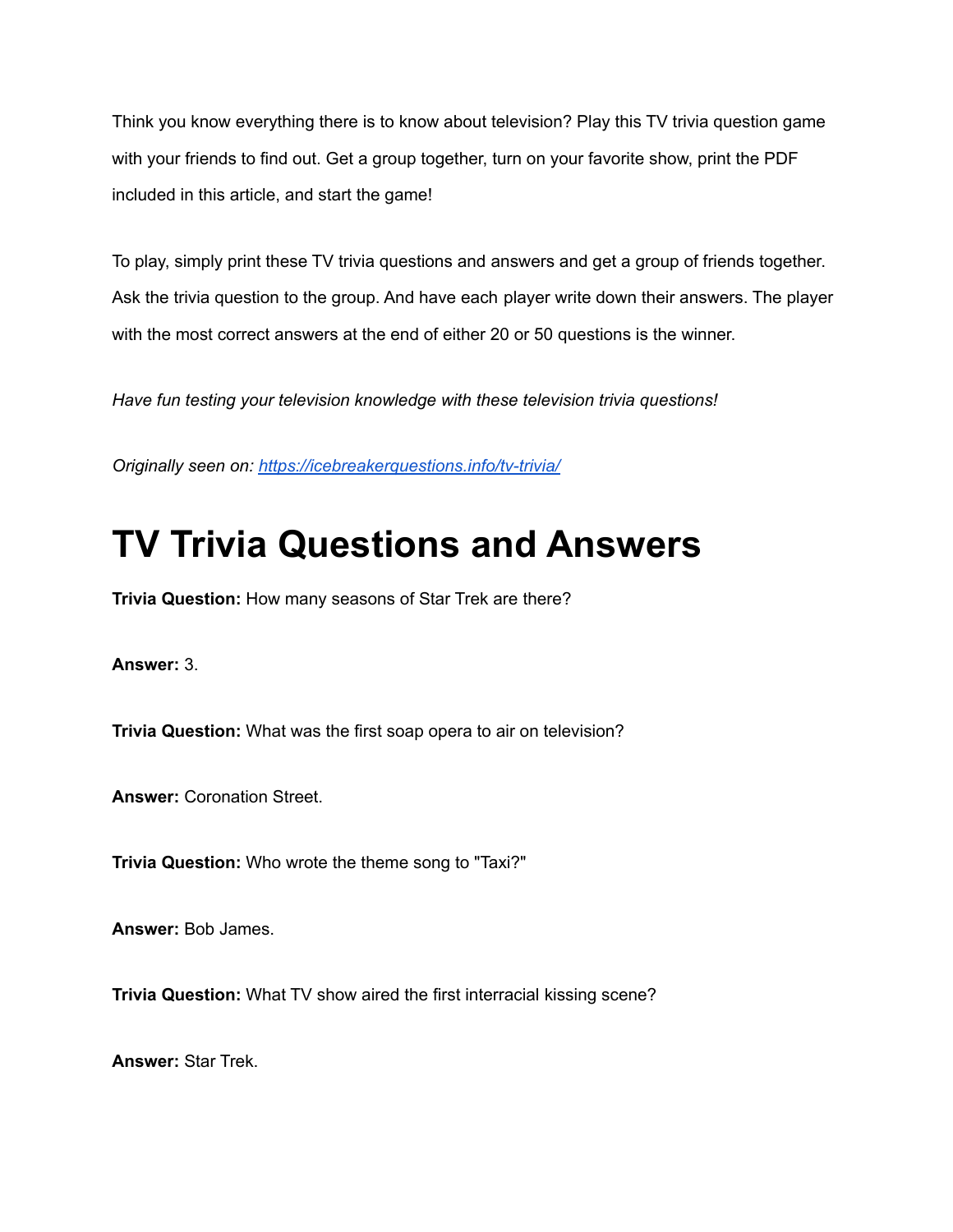**Trivia Question:** What was the first television drama?

**Answer:** The Queen's Messenger.

**Trivia Question:** Who is the creator of Family Guy?

**Answer:** Seth MacFarlane.

**Trivia Question:** Seth MacFarlane has a net worth of how much?

**Answer:** \$300 million.

**Trivia Question:** Sarah Jessica Parker became popular from being the main character on what TV show?

**Answer:** Sex and the City.

**Trivia Question:** Who composed the theme song for ABC News?

**Answer:** Hans Zimmer.

**Trivia Question:** What was the first TV advertisement to air?

**Answer:** A Bulova Watches commercial.

**Trivia Question:** Who plays "Sheldon" on The Big Bang Theory?

**Answer:** Jim Parsons.

**Trivia Question:** What year did the Andy Griffith Show air?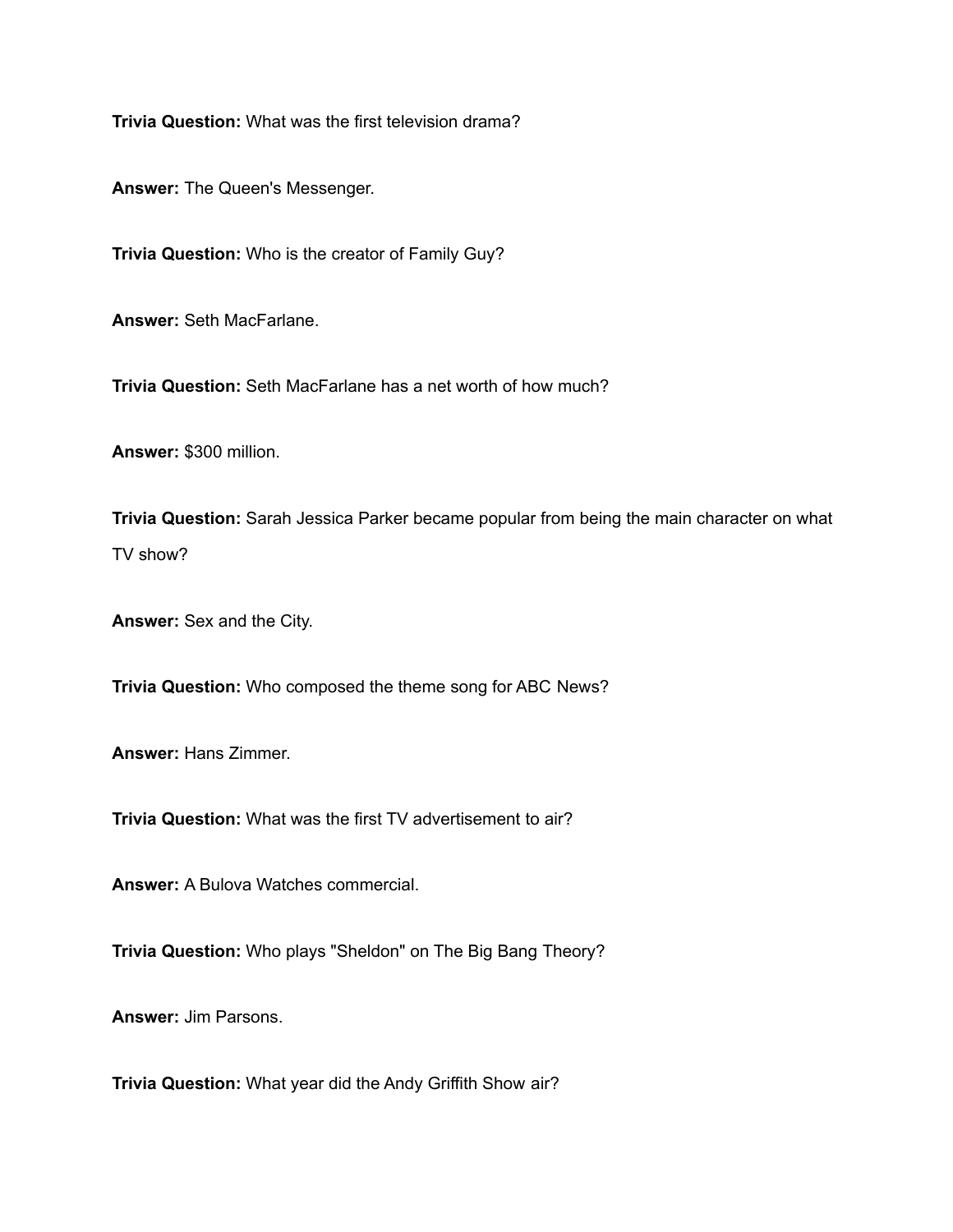**Answer:** 1960.

**Trivia Question:** How many seasons of Sesame Street are there?

**Answer:** 51.

**Trivia Question:** What TV show from the 1960s featured a talking horse?

**Answer:** Mister Ed.

**Trivia Question:** How many seasons of The Cosby Show aired?

**Answer:** 8 seasons.

**Trivia Question:** "Captain Kirk" was a character from which science fiction series?

**Answer:** Star Trek.

**Trivia Question:** How many people were stranded on the island in Gilligan's Island?

**Answer:** Seven men and women.

**Trivia Question:** A witch who shook her nose was a character in what 1960s TV series?

**Answer:** Bewitched.

**Trivia Question:** What was the first reality show to air on MTV?

**Answer:** Laguna Beach.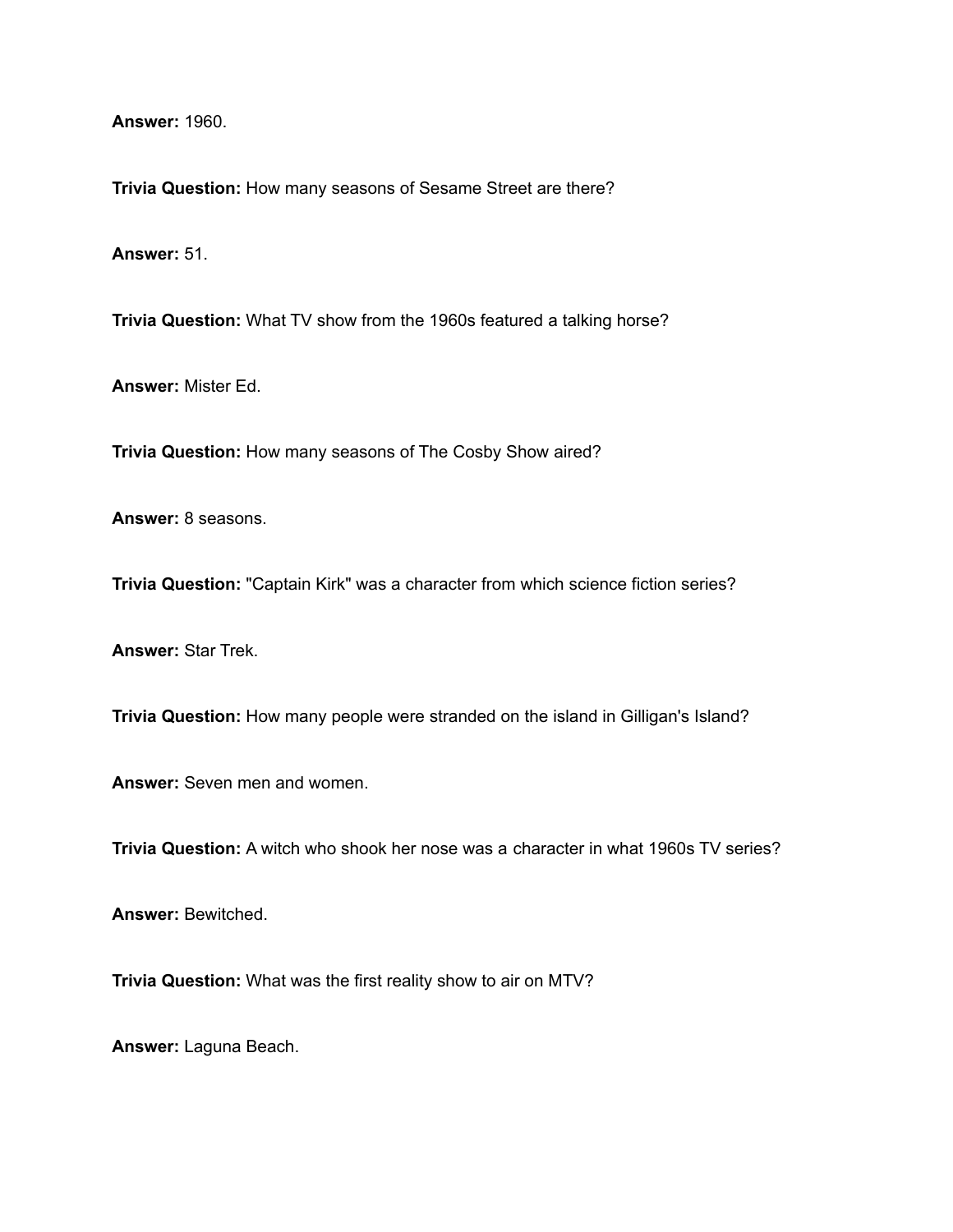**Trivia Question:** West Wing was a show about what?

**Answer:** A fictional series about the Bartlet White House.

**Trivia Question:** In Breaking Bad, Bryan Cranston's character's name was what?

**Answer:** Walter White.

**Trivia Question:** Kathleen Turner appeared on what popular Showtime series?

**Answer:** Californication.

**Trivia Question:** The Danny Thomas Show aired through what years?

**Answer:** 1953 through 1964.

**Trivia Question:** What actor starred as Michael Knight in the series "Knight Rider?"

**Answer:** David Hasselhoff.

**Trivia Question:** A group of beach lifeguards was the main plot to what TV show?

**Answer:** Baywatch.

**Trivia Question:** Who was the youngest male winner on American Idol?

**Answer:** Scotty McCreery.

**Trivia Question:** In the TV drama "Lost" the airplane was flying between Los Angeles and what other Australian city?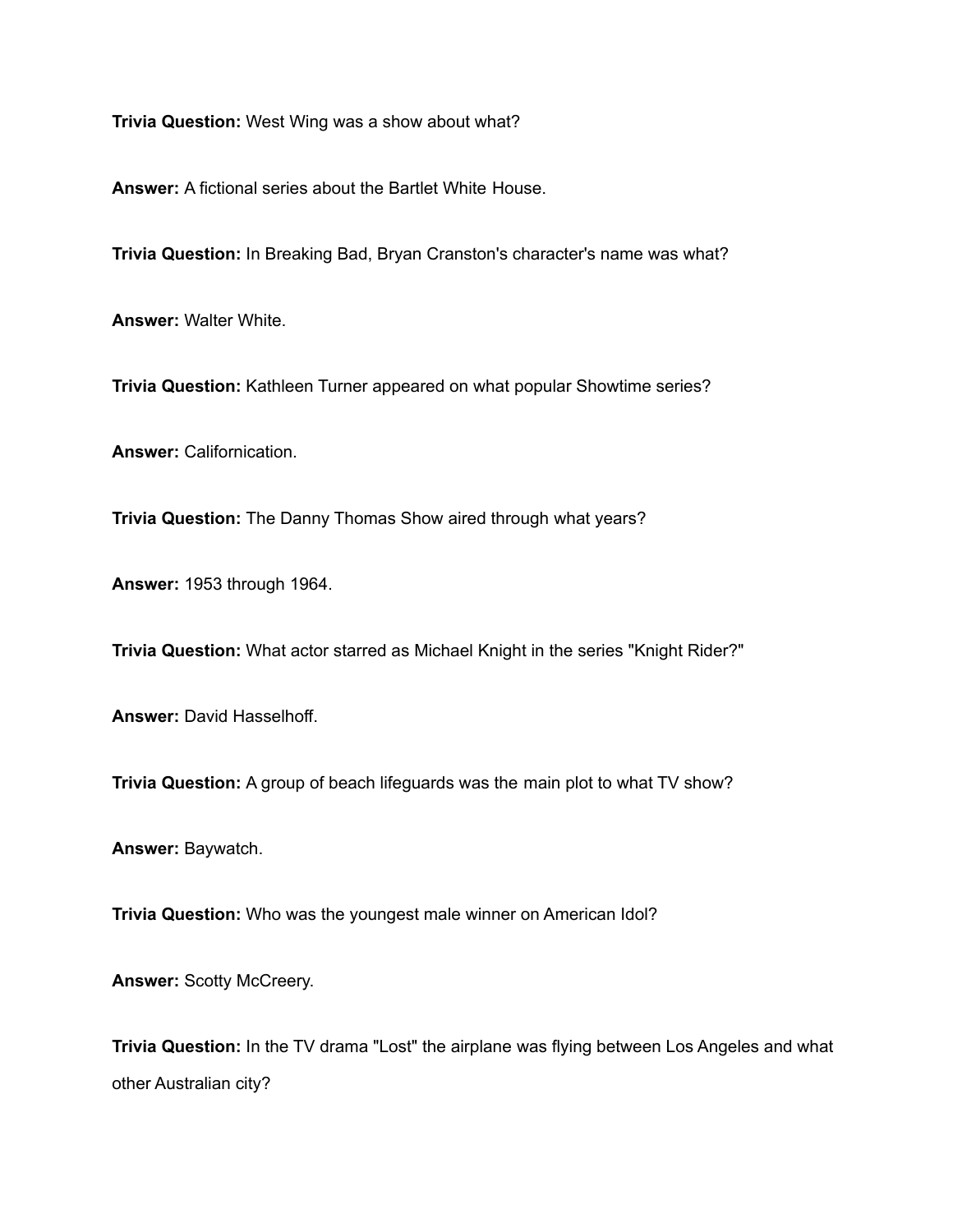**Answer:** Sydney.

**Trivia Question:** What was the first American drama to reenact the 9/11 tragedy?

**Answer:** 25th Hour by Spike Lee.

**Trivia Question:** Who are the creators of South Park?

**Answer:** Matt Stone and Trey Parker.

**Trivia Question:** How many seasons has South Park been on the air?

**Answer:** 26 seasons. With more than 309 episodes.

**Trivia Question:** Who are the main characters in "The Simpsons?"

**Answer:** Homer, Bart, Marge, Lisa, Maggie.

**Trivia Question:** How many seasons have The Simpsons been on the air?

**Answer:** 34 seasons with more than 750 episodes.

**Trivia Question:** Family Ties features what celebrity from Back to the Future?

**Answer:** Michael J. Fox.

**Trivia Question:** What was the name of the charter boat that got shipwrecked in "Gilligan's Island?"

**Answer:** The S.S. Minnow.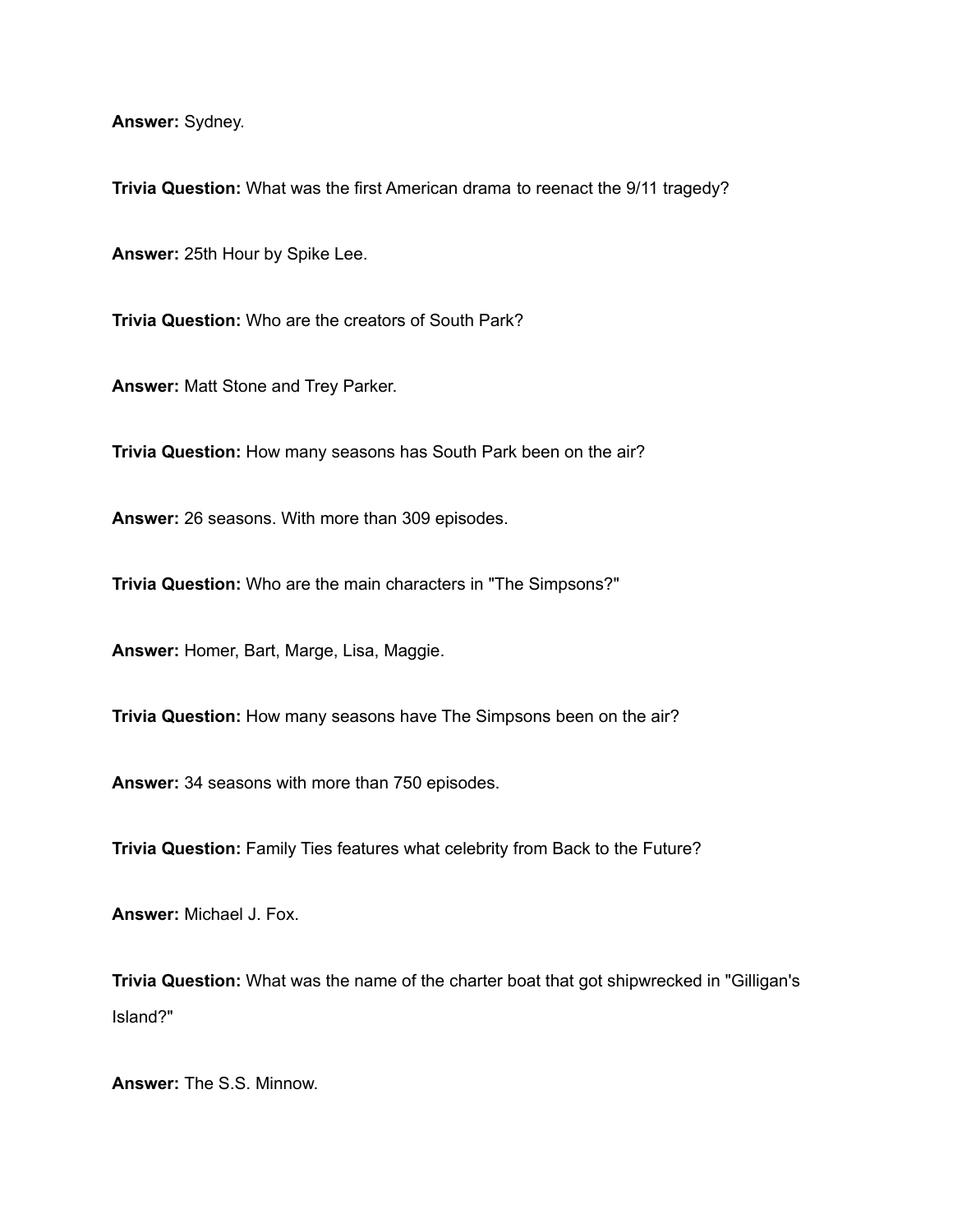**Trivia Question:** How many family members were in "The Brady Bunch?"

**Answer:** Six children. And two parents.

**Trivia Question:** How many seasons of American Idol have there been?

**Answer:** 19 seasons.

**Trivia Question:** Who was the host of American Idol?

**Answer:** Ryan Seacrest.

**Trivia Question:** In the TV show full house, which twins share the same role?

**Answer:** The Olsen Twins.

**Trivia Question:** Who plays Lizzie McGuire in this Disney TV show?

**Answer:** Hilary Duff.

**Trivia Question:** David Hasselhoff is best known for his acting in what TV series?

**Answer:** Baywatch.

**Trivia Question:** Name the four main characters in the TV series "The Golden Girls?"

**Answer:** Blanche, Rose, Sophia, and Dorothy.

**Trivia Question:** In the TV show "Bewitched" what magic practice did Samantha have?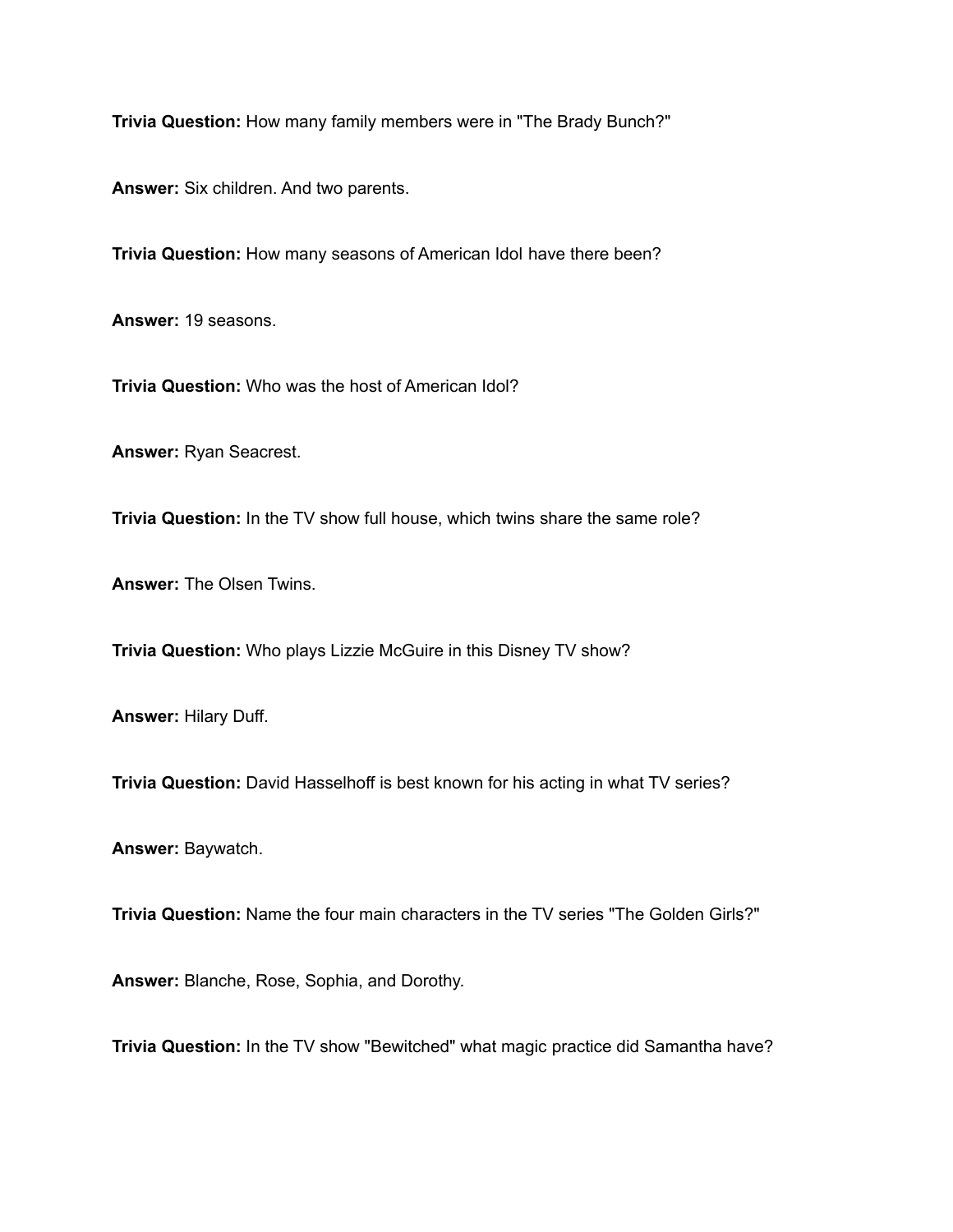**Answer:** Witchcraft.

**Trivia Question:** In what city did the hit show "The Wire" take place?

**Answer:** Baltimore, Maryland.

**Trivia Question:** Dick Clark hosted what type of TV show in the 1970s?

**Answer:** A rock and roll show called American Bandstand.

**Trivia Question:** In what city did the hit show "Family Guy" take place?

**Answer:** Rhode Island.

**Trivia Question:** "As the World Turns" was a TV show name. True or false?

**Answer:** True.

**Trivia Question:** In the show "I Dream of Genie" what was Jeannie's sister wearing?

**Answer:** A green costume with a skirt rather than pantaloons.

**Trivia Question:** In the show "Friends" what was the apartment number for Monica?

**Answer:** 5.

**Trivia Question:** Who was the creator of Battlestar Galactica?

**Answer:** Glen A. Larson.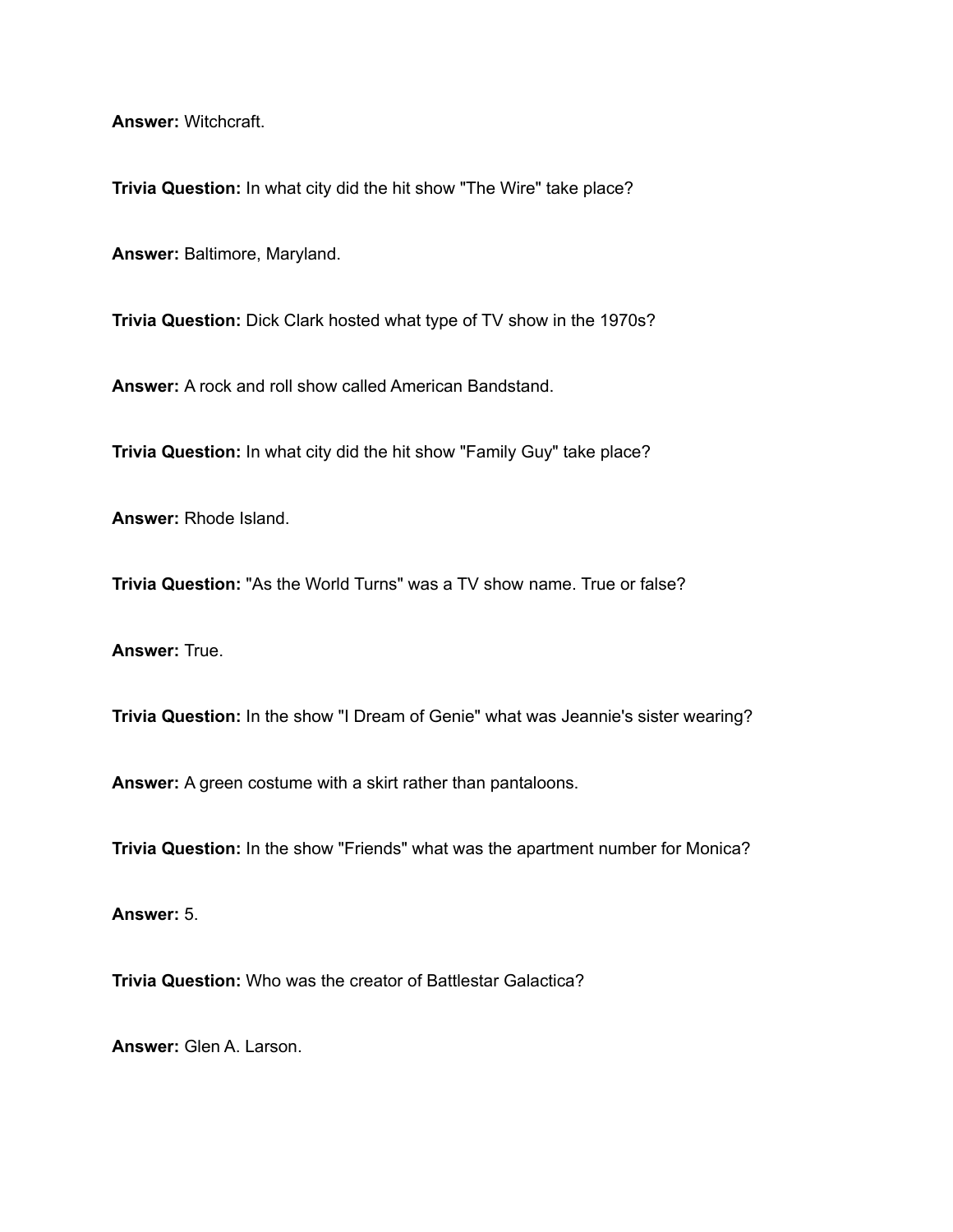**Trivia Question:** What was the family name of the family in "All in the Family?"

**Answer:** The Bunkers.

**Trivia Question:** A famous episode called "A House Divided" that was broadcast on March 21st, 1980 was from what TV show?

**Answer:** A series called "Dallas."

**Trivia Question:** "Wilbur Post" is the name of a character from what 1960s TV show?

**Answer:** Mister Ed.

**Trivia Question:** "The Huxtable Family" was the name of what characters and family name from this TV show?

**Answer:** The Cosby Show.

**Trivia Question:** William Shatner kissed Nichelle Nichols in an episode dubbed "Plato's Stepchildren" which shook the nation. It is best known for what?

**Answer:** An inter-racial kiss.

**Trivia Question:** What was the name of the horse from The Lone Ranger?

**Answer:** Silver.

**Trivia Question:** What is the longest-running television series in history?

**Answer:** The Simpsons.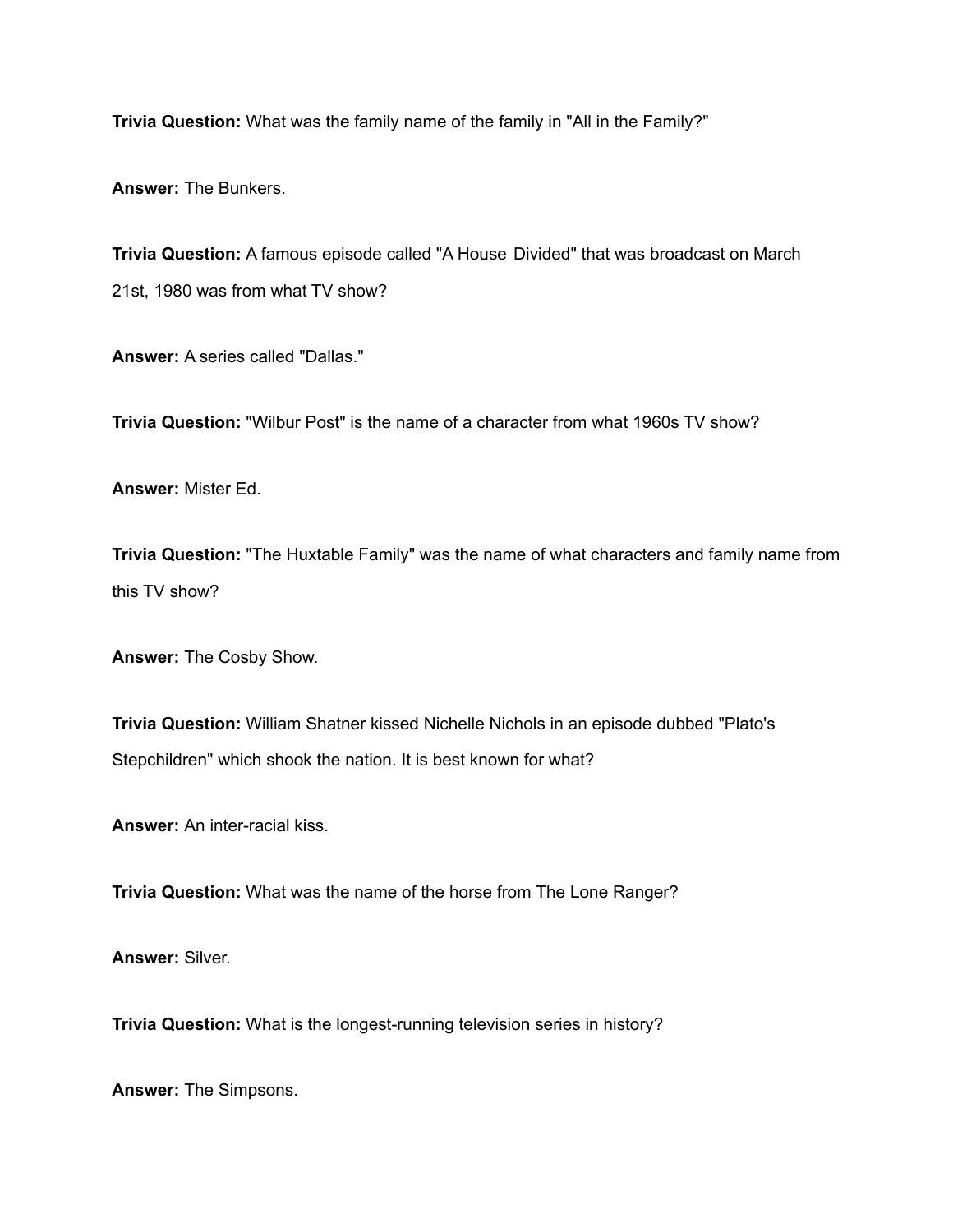**Trivia Question:** Complete this sentence, Sabrina the...

**Answer:** Teenage Witch.

**Trivia Question:** What television series took place in a Boston bar?

**Answer:** Cheers.

**Trivia Question:** In the show "Cheers," a character had his name yelled every time he walked into the bar. His name was what?

**Answer:** Norm.

**Trivia Question:** Ken Jennings is best known for winning over 2.5 million dollars on what television series?

**Answer:** Jeopardy!

**Trivia Question:** Tyra Banks is best known for being the host of what television series?

**Answer:** America's Next Top Model.

**Trivia Question:** How many awards has the television series "Cheers" won?

**Answer:** 28 wins and 117 nominations.

**Trivia Question:** "Fonzy" is the name of a character on what series?

**Answer:** Happy Days.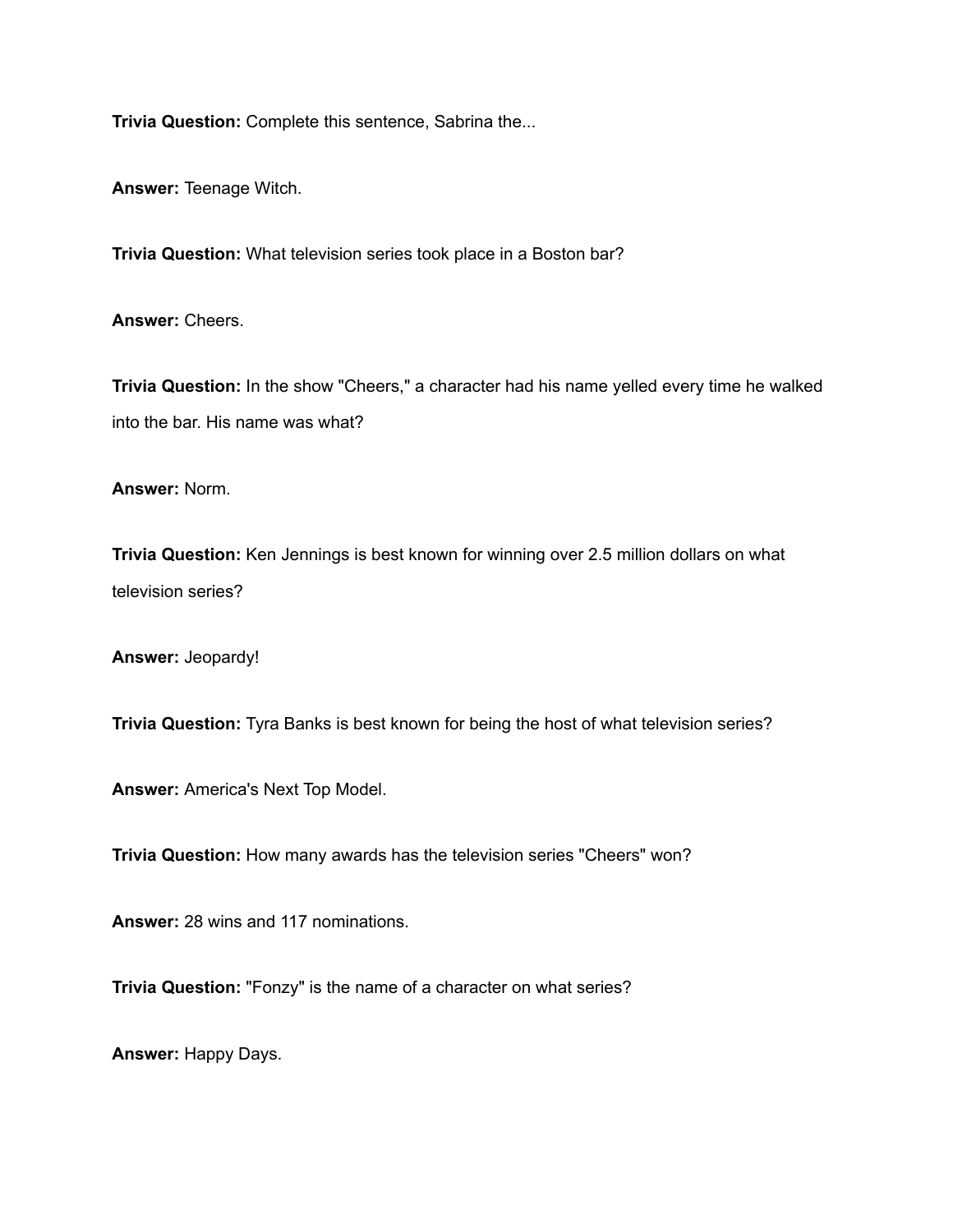**Trivia Question:** Sherrif Andy Taylor became so popular he received what?

**Answer:** His own show. The Danny Thomas Show.

**Trivia Question:** Omar Little is a character in what series?

**Answer:** The Wire.

**Trivia Question:** That 70's Show became so popular after it ended in the show's fictional date of 1979 that a new show followed in its place. The show was called what?

**Answer:** That 80's Show.

**Trivia Question:** In the show "Friends," Ross has a pet monkey named what?

**Answer:** Marcel.

**Trivia Question:** Who is the oldest actor to be on TV?

**Answer:** Mary Ward.

**Trivia Question:** What show did George Clooney first appear on before making a transition to movies?

**Answer:** E.R.

**Trivia Question:** The hit show "E.R." depicts nurses and doctors in what type of hospital setting?

**Answer:** An emergency room in a hospital.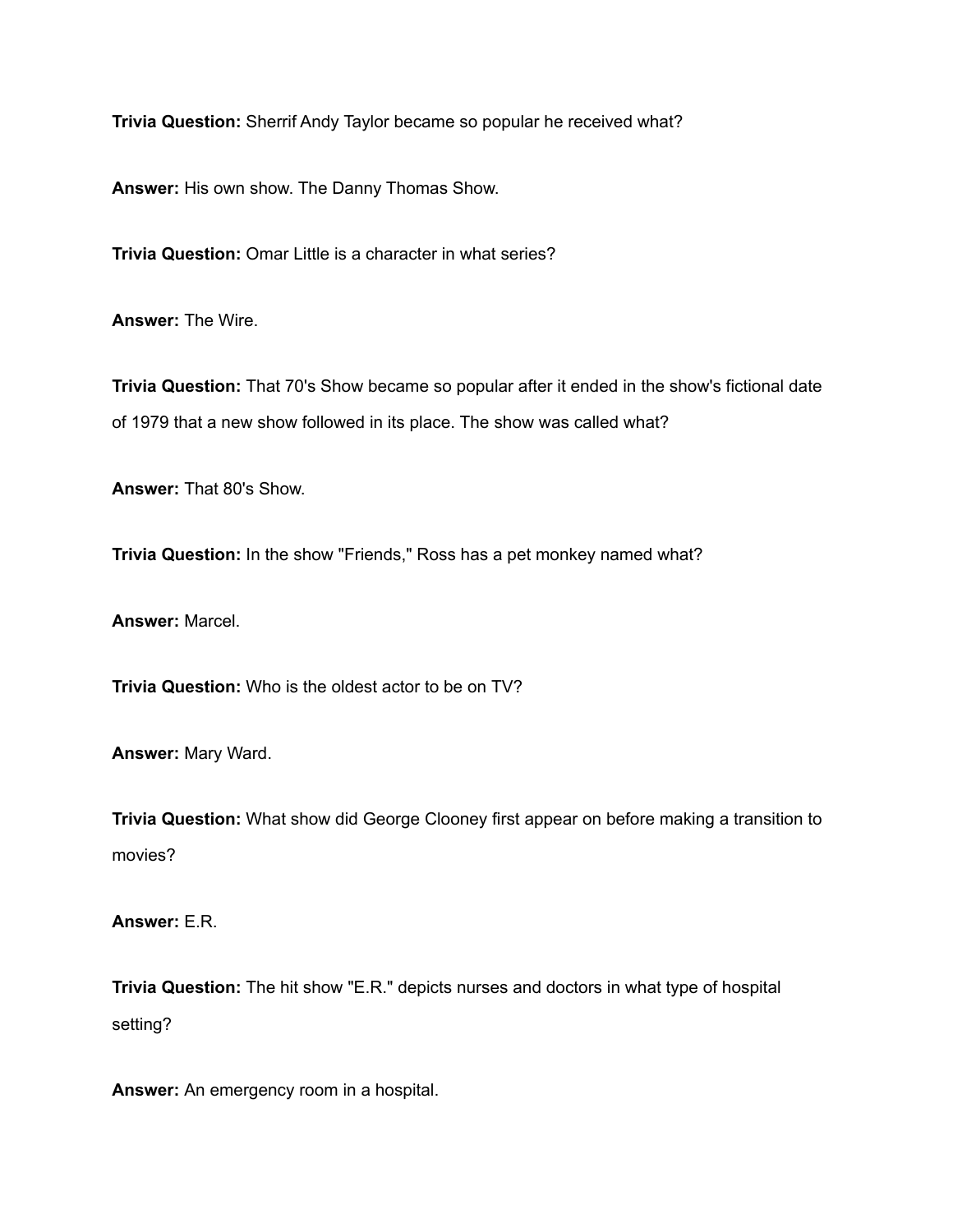**Trivia Question:** "The Seavers" was the last name of a family on which series?

**Answer:** Growing Pains.

**Trivia Question:** Who is the child star that appeared as a child doctor?

**Answer:** Neil Patrick Harris.

**Trivia Question:** What series depicted a young child that played a full-time doctor?

**Answer:** Doogie Howser, M.D.

**Trivia Question:** "Alf" was what type of creature?

**Answer:** An alien.

**Trivia Question:** In the show "Alf," the name of Alf stands for what?

**Answer:** Alien Life Form.

**Trivia Question:** That 70's Show became so popular after it ended in the show's fictional date of 1979 that a new show followed in its place. The show was called what?

**Answer:** That 80's Show.

**Trivia Question:** In the show "Friends," Ross has a pet monkey named what?

**Answer:** Marcel.

**Trivia Question:** Who is the oldest actor to be on TV?